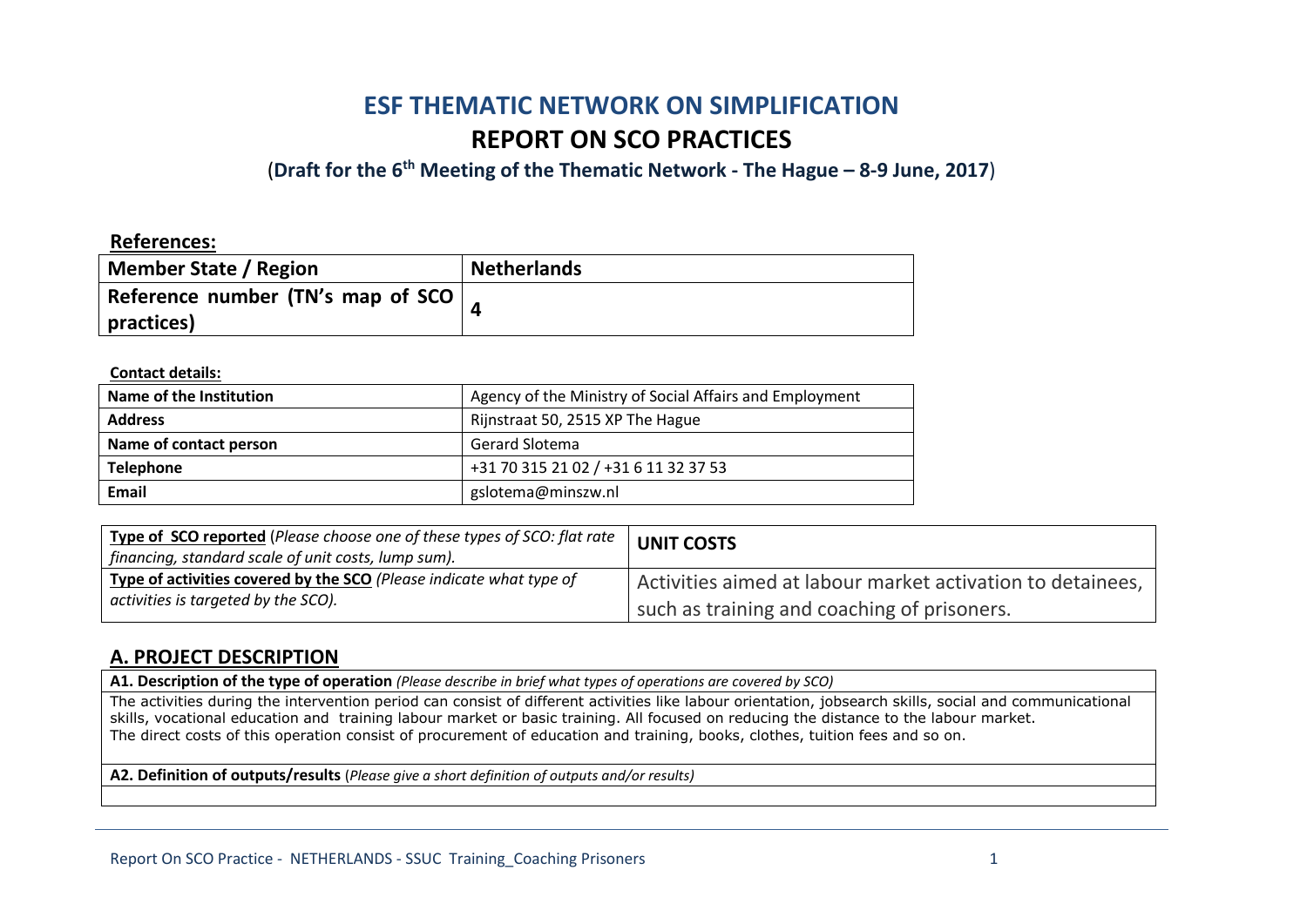#### **ESF THEMATIC NETWORK ON SIMPLIFICATION REPORT ON SCO PRACTICES** (**Draft for the 6th Meeting of the Thematic Network - The Hague – 8-9 June, 2017**)

Period of intervention during the detention of the detainees. This is the number of calendar days from the start of the intervention (the date the intake takes place) until the moment the participant exits the intervention.

**A3. Beneficiaries** *(please indicate the types of beneficiaries involved in the operations covered by SCO)*

The only beneficiary is the Ministry of Security and Justice.

**A4. Target group(s)** *(Please list target groups within projects covered by SCO)*

detainees in the sector Prison Services.

detainees in forensic care (Forzo)

juvenile offenders

### **B. METHODOLOGY AND CALCULATION METHOD**

**B.1 Methodology** *(please indicate which methodology/ies has/have been used: Fair, equitable and verifiable method / use of existing EU schemes for similar types of operation and beneficiary / Use of existing own national schemes for similar types of operations and beneficiaries / use of rates and specific methods enshrined in the regulation or in a delegated act / use of a draft budget /combination of methodologies).*

*Please indicate if the concerned SCO has been covered by Art. 14(1) ESF)*

Participants are selected when they meet the minimum criteria

If the participant meets the minimum criteria, the responsible casemanagers will make an individual plan for the intervention (trajectplan). In this individual plan is also taken into account (partly professional judgement) the following criteria: the employment opportunities in the labour market, motivation for the intervention and the behavior record.

In order to verify the total number of calendar days of intervention per participant that will be declared, the evidence can be found in the participant files. The different detention institutions keep separate files for each participant. Next to demographic and regular information, information is collected about the intervention activities of the detainees.

When, according to the judgement of the casemanager, the detainee is a promising participant in the ESF Project the casemanager starts the intervention by performing an intake and filling out an intake form. In this intake form various data is collected, amongst others, the date of the intake (intervention starts directly after the intake) and the arrangements which are made for the participants and the steps needed to achieve the best possible result (a paid job, a certificate of a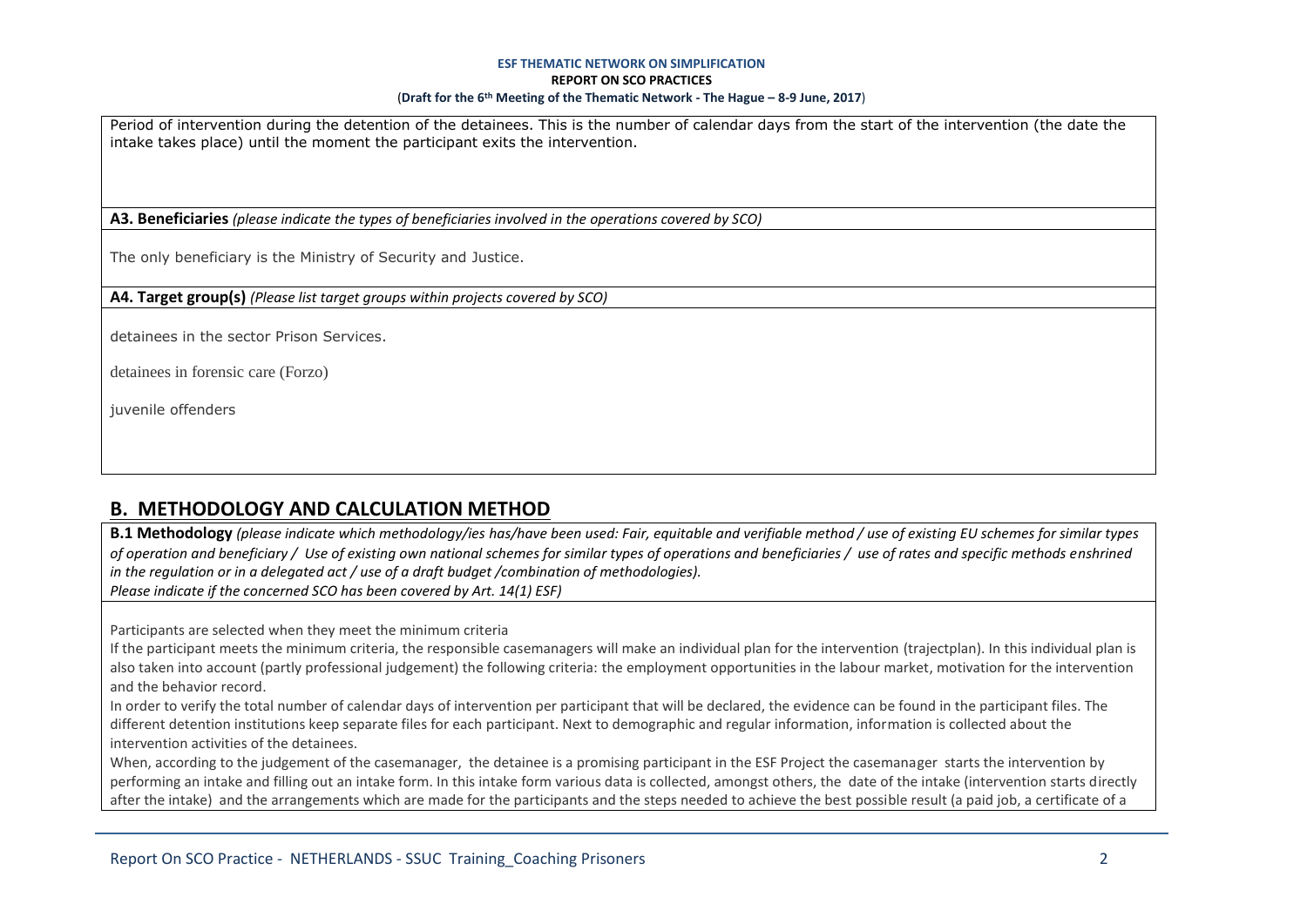#### **ESF THEMATIC NETWORK ON SIMPLIFICATION REPORT ON SCO PRACTICES** (**Draft for the 6th Meeting of the Thematic Network - The Hague – 8-9 June, 2017**)

training, etc). These arrangements and foreseen steps for the participant are included in an individual interventionplan (trajectplan). The file of the participant is updated every 3 months and also when milestones are achieved.

When the intervention for the participant ends an "exit form" is filled out and the intervention file is closed. The exitform will be dated on the day the intervension is terminated.

The number of calendar days between the starting date of the intervention ( the date of intake on the intake form) and the exit date from the intervention (on exit form) determines the number of days in intervention for the calculation of the standard costs (Q).

The main reason for closing a file is usual the ending of the prison sentence.

We choose to calculate with the number of calendar days of the whole period of intervention because this is a simple way based on the information available (historical data).

**B.2 Calculation Methods** *(please describe how the calculations have been made)*

Based on two declarations of the applicant the total costs of the whole project has been calculated and divided by the total number of days of the interventionperiode. This has been done for the three different target groups and therefore three different prices are calculated.

**B.3 Data source** *(please indicate the type of data used and the data source)*

Historical data. Data produces by the applicant (DJI) in their final declaration of the years 2014 and 2015. These numbers have been checked by the MA and the declaration is incorporated in the costs declared to the EC and thus subject to the audit (on a sample basis) by the AA.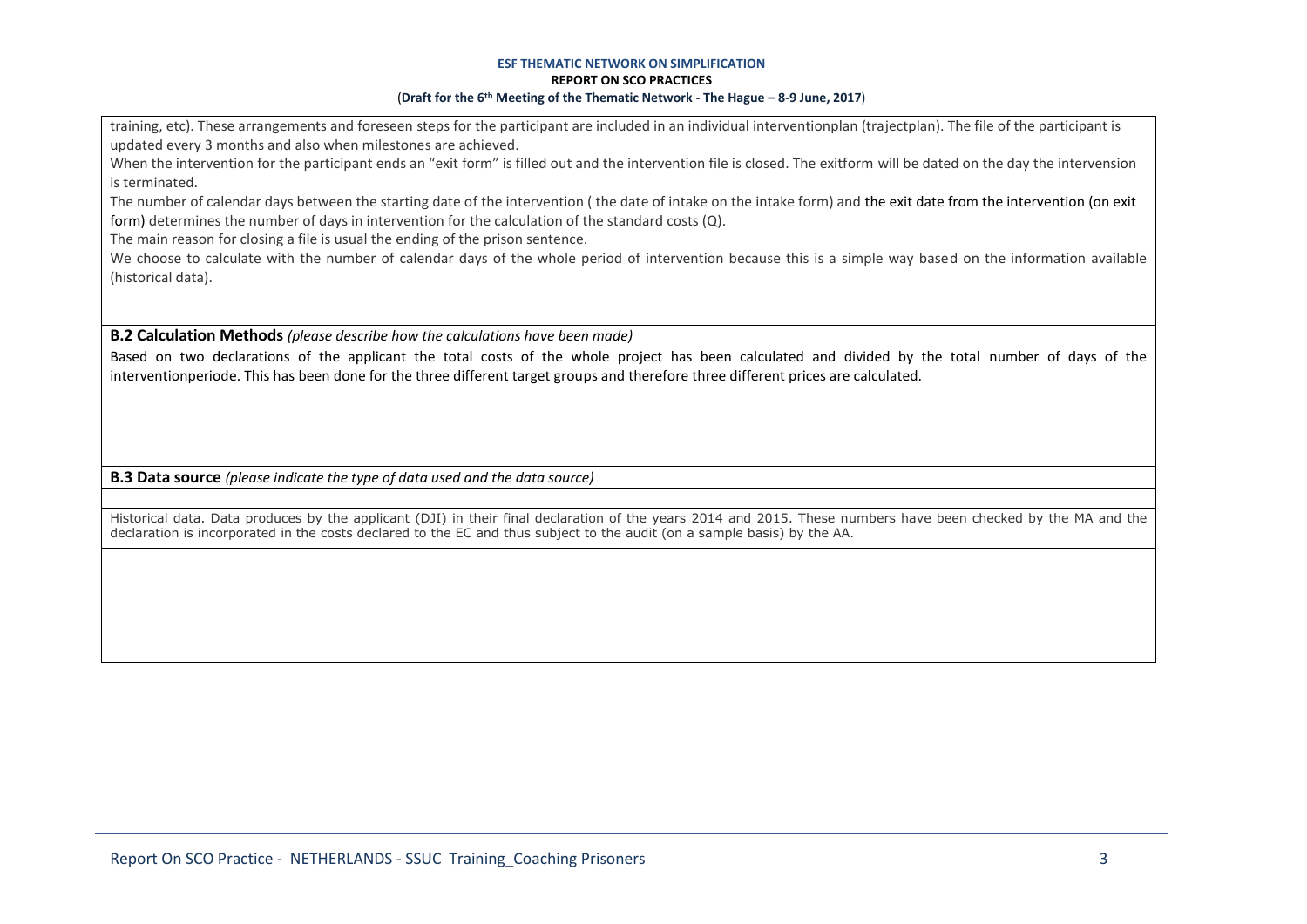#### **ESF THEMATIC NETWORK ON SIMPLIFICATION REPORT ON SCO PRACTICES** (**Draft for the 6th Meeting of the Thematic Network - The Hague – 8-9 June, 2017**)

# **C. IMPLEMENTATION OF SCO**

(*Please describe in brief what implementationrules and conditions have been set out)*

The SCO can be implemented the year 2017. The applicant had to check whether all institutions are ready so that all participant files will meet the agreed minimum criteria. Beside the minimum criteria also extra on the spot checks are done to ensure the collected data is correct. Finally the internal audit department will check the ESF procedure once a year.

# **D. AUDIT TRAIL**

 $\overline{a}$ 

*(Please provide a brief description of the audit trail for the concerned SCO, including documents, key contents/conditions and procedures)*

In the final declaration the calendar days of the intervention period per institution are reported. The calendar days of the intervention period per participant will be checked by the MA by means of a test sample. Selected files are checked on the following criteria:

- 1. The minimum criteria (age and less than 4 years of sentence to go)
- 2. Detainee is in one of the institutions in the sector prison services based on the individual court judgment
- 3. The intake form and individual plan
- 4. The quarterly updates (each quarterly update their should be at least one activity)
- 5. The exit form
- 6. The reported number of days

Finally, the AA can in their audits, pursuant to art. 127.1 of 1303/2013, check the correct application of the standard unit costs. (PxQ)

Extra checks to ensure the right procedure is followed:

Apart from the casemanager the ESF projectleader of the institution signs the intake and exit form and checks if all the requirements are met. The administrator of the detention institution gathers the information monthly and prepares lists with the number of calendar days of intervention. These lists are provided once a month and also signed by the ESF projectleader of the institution.

The signed lists and the related files of the participants are collected by the "ESF bureau1" each month. The ESF bureau is responsible for the administration of the whole ESF-project and the preparation of the ESF-declaration. The ESF bureau checks the information in the lists with the files of the participants.

The files of all institutes are than combined by the ESF-bureau.

Once a year an employee of the ESF bureau will do a on the spot check at the participating institutions and take samples and will verify if the collected data are correct and if the participants files meets the minimum requirements and report about this. This whole ESF-procedure and the compliance to this procedure is checked by the department 'Audit' of the Directie Audit en Concerncontrol' of DJI once a year.

<sup>&</sup>lt;sup>1</sup> ESF Bureau is a department of DJI responsible for the administration of the ESF projects and the collection of data from the different institutions.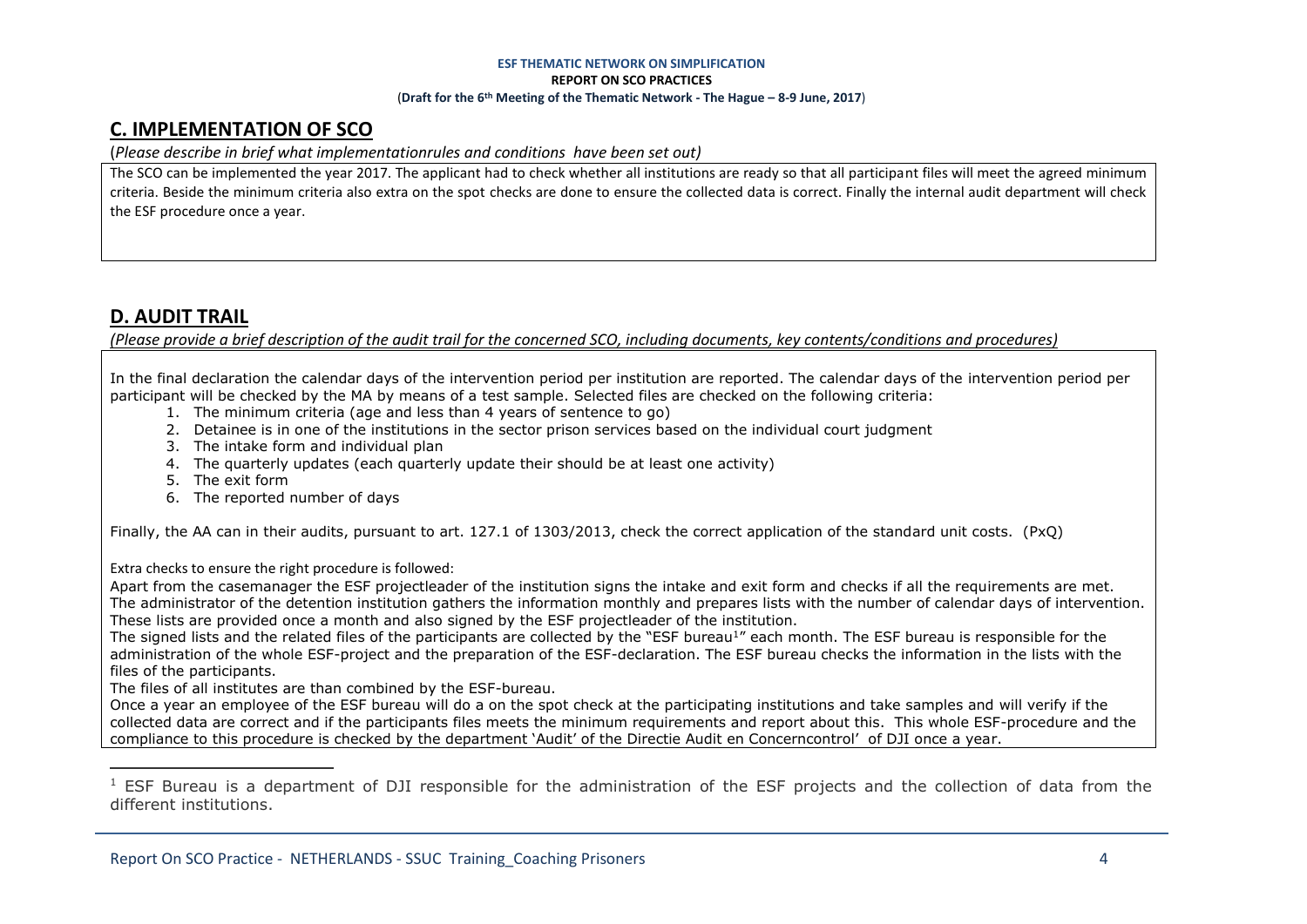### **E. ASSESSMENT BY THE AUDIT AUTHORITY(IES) INCLUDING EVENTUAL EX ANTE ASSESSMENT**

*(If relevant, please explain how the audit authority has been involved in preparation and assessment of the SCO).* 

The audit authority is involved in the process of developing this DA by means of the weekly progress meeting. In this weekly progress meetings the MA and the AA discussed the development and arrangements of this DA together with a representative of The Ministry of Social Affairs and Employment. Also the AA will review the figures on which this SCO is based.

# **F. IMPACT OR ADDED VALUE FOR THE MA, BENEFICIARIES AND OTHER STAKEHOLDERS**

*(Please explain how you have perceived impact/added value of the SCO for the MA, beneficiaries and other stakeholders).* 

Added value for the beneficiaries is that the administration is less complex. No need to fill in time sheets and the keep seperate files on the other expenses. Much of the needed information for this DA was already availeble in the participantfiles. Added value for MA and AA is that the verification and audit can be much quicker because of less seperate administration.

# **G. SPECIFIC ISSUES FACED WITHIN CALCULATION AND IMPLEMENTATION OF THE SCO**

*(Please indicate any issues/problems/challenges you have experienced when setting out or implementing the SCO, i.e. high workload, state aid, public procurement, national legislation, revenues etc.)*